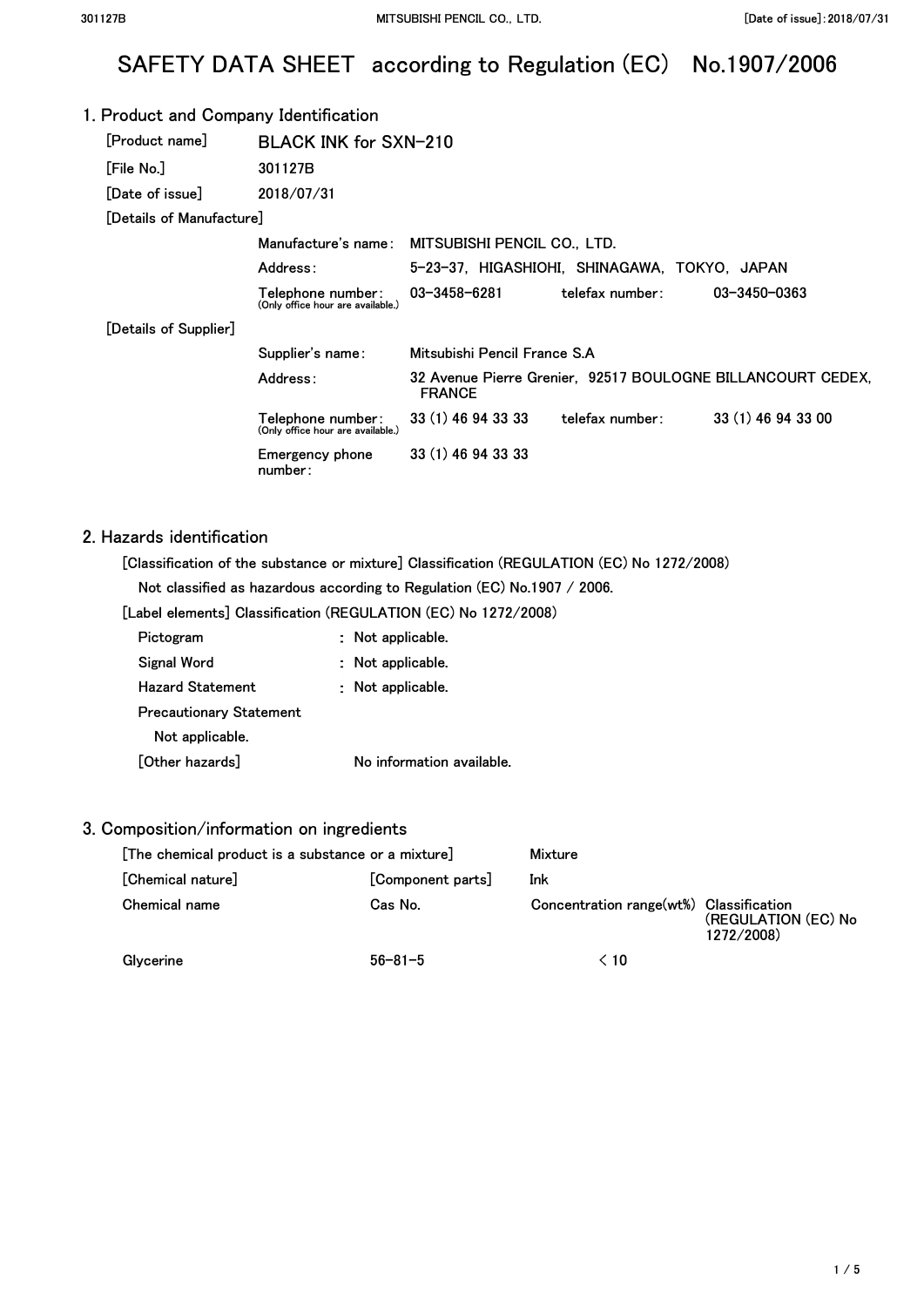## 4 First aid measures

| [Description of first aid measures] |  |  |  |  |
|-------------------------------------|--|--|--|--|
|-------------------------------------|--|--|--|--|

| Eye contact  | : Flush eyes with plenty of water for at least 15 minutes.                                                   |
|--------------|--------------------------------------------------------------------------------------------------------------|
|              | : Take off the contact lens if possible                                                                      |
|              | : Then get medical attention immediately.                                                                    |
| Skin contact | : Wash skin with soap and water for at least 15 minutes while removing<br>contaminated clothing and shoes.   |
|              | : Consult medical advice depending on the symptoms.                                                          |
|              | : Thoroughly clean and dry contaminated clothing and shoes before reuse.                                     |
| Ingestion    | : Consult medical advice, and show the SDS to physician.                                                     |
|              | : Never give anything by mouth. If vomiting occurs, keep head lower than hips to<br>help prevent aspiration. |
| Inhalation   | : Remove from exposure area to fresh air immediately. Give artificial respiration if<br>not breathing        |
|              | : Consult medical advice, and show the SDS to physician.                                                     |
|              | [Most important symptoms and effects, both acute and delayed]                                                |
|              | No information available.                                                                                    |
|              | [Indication of any immediate medical attention and special treatment needed]                                 |
|              | No information available.                                                                                    |
|              |                                                                                                              |

## 5. Firefighting measures

| [Extinguishing media]                                   | Regular dry chemical, carbon dioxide, water, regular foam                                            |  |
|---------------------------------------------------------|------------------------------------------------------------------------------------------------------|--|
| [Special hazards arising from the substance or mixture] |                                                                                                      |  |
|                                                         | No further relevant information available.                                                           |  |
| [Advice for firefighters]                               | Stay upwind and keep out of low areas and avoid inhalation of material or<br>combustion by-products. |  |
|                                                         | Wear suitable protective equipment.                                                                  |  |

## 6. Accidental release measures

[Personal precautions, protective equipment and emergency procedures]

|                                                        | Rope off the area to contain the leak and prohibit entrance except for<br>authorized persons                  |
|--------------------------------------------------------|---------------------------------------------------------------------------------------------------------------|
|                                                        | Wear appropriate protection gear.                                                                             |
|                                                        | Do not work in the leeward.                                                                                   |
| [Environmental precautions]                            | Collect leaked material in empty container after leading outflow to a safe area<br>containing earth and sand. |
|                                                        | Do not allow leaked material to pollute rivers, lakes, etc.                                                   |
| [Methods and material for containment and cleaning up] |                                                                                                               |
|                                                        | Wipe off by dry cloth and wash with water.                                                                    |
|                                                        | Dispose of pollution or waste in accordance with national, state and local<br>regulations.                    |
| [Reference to other sections]                          | No information available.                                                                                     |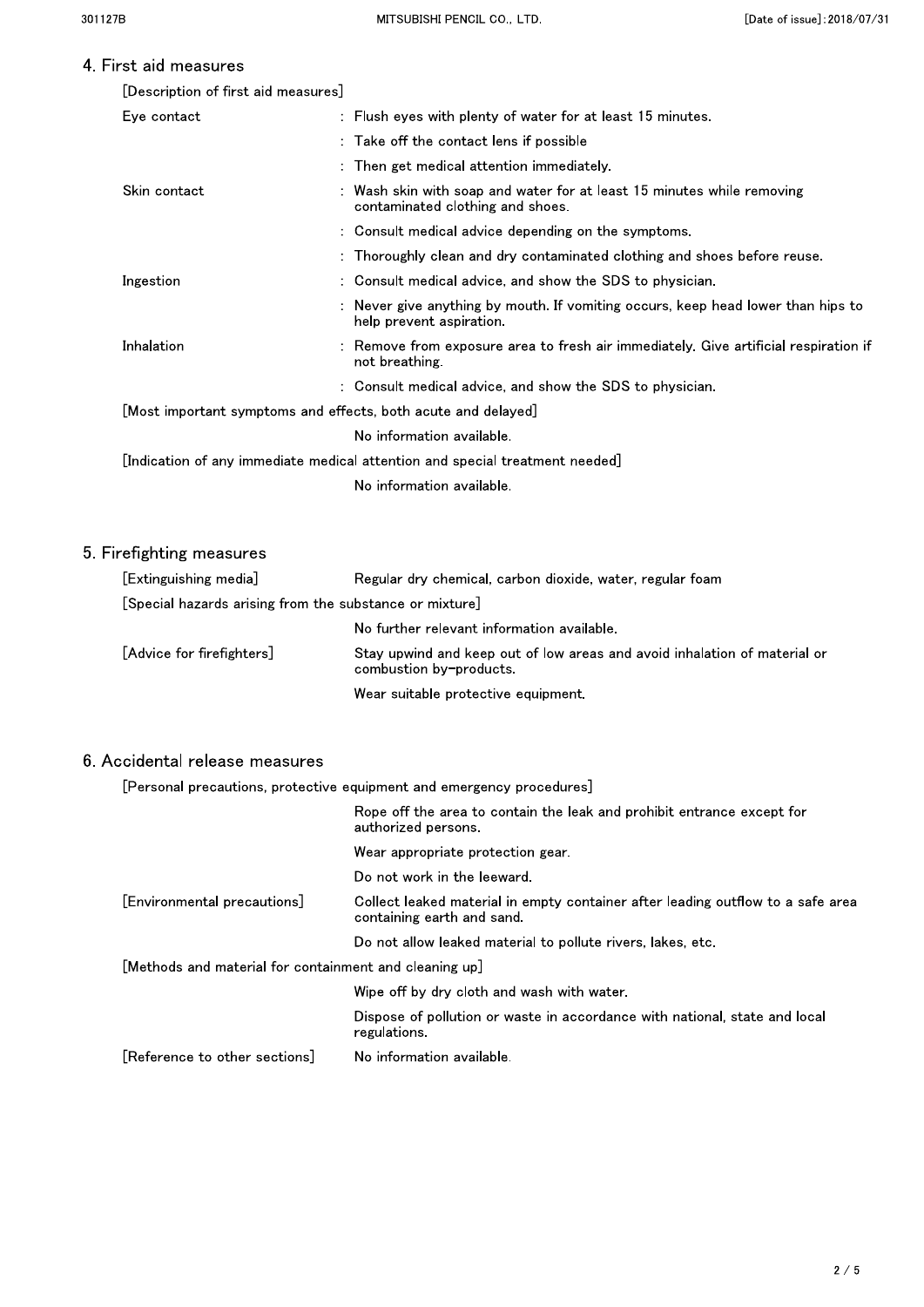## 7. Handling and storage

| [Precautions for safe handling] |  |
|---------------------------------|--|
|---------------------------------|--|

|                                                                          | Do not lick or swallow the ink.                                                                |
|--------------------------------------------------------------------------|------------------------------------------------------------------------------------------------|
|                                                                          | Avoid contact with skin and eyes                                                               |
|                                                                          | Ventilate the room in case of using and don't breathe the vapor.                               |
|                                                                          | Recap after use, and keep out of the reach of infants.                                         |
| $[$ Conditions for safe storage, including any incompatibilities $]\,\,$ |                                                                                                |
|                                                                          | Keep away from oxidizing materials, ignition sources, high temperature and<br>direct sunlight. |
|                                                                          | Use a container to fill up at the time of shipment.                                            |
|                                                                          | Recommended temperature : $0-40^{\circ}$ C                                                     |
| $[\mathsf{Specific}\ \mathsf{end}\ \mathsf{use}(\mathsf{s})]$            | No information available.                                                                      |
|                                                                          |                                                                                                |

## 8. Exposure controls/personal protection

| [Control parameters]   |             |                                                                                                           |
|------------------------|-------------|-----------------------------------------------------------------------------------------------------------|
| Chemical name          | <b>OSHA</b> | <b>ACGIH</b>                                                                                              |
| Glycerine              |             | (TWA)10mg/m3                                                                                              |
| [Exposure controls]    |             |                                                                                                           |
| Protective equipment   |             | : Ventilate the room in case of using it and don't<br>breathe the vapor. Do mechanical exhaust as needed. |
| Respiratory protection |             | : Wear a tool for protection for breathing by all means.                                                  |
| Hands protection       |             | : Wear solvent-resistant-related protection gloves by<br>all means.                                       |
| Eye protection         |             | : Wear protection glasses by all means.                                                                   |
| Skin protection        |             | : Wear solvent-resistant-related protection clothes by<br>all means.                                      |

### 9. Physical and chemical properties

[Information on basic physical and chemical properties]

| Color                                 | <b>Black</b>                |
|---------------------------------------|-----------------------------|
| State                                 | Liquid                      |
| Odor                                  | slight odor                 |
| рH                                    | . No information available. |
| Boiling point                         | No information available.   |
| Melting point                         | : No information available. |
| Flash point                           | No information available.   |
| Autoignition temperature              | : No information available. |
| Explosion limits                      | : No information available. |
| Vapor density(air=1)                  | No information available.   |
| Density                               | about 1.1                   |
| Solubility in water                   | No information available.   |
| Evaporation rate                      | No information available.   |
| $\lfloor$ Other information $\rfloor$ | No information available.   |

## 10. Stability and reactivity

| [Chemical stability] | This mixture is stable in normal temperature, a condition of the pressure. |
|----------------------|----------------------------------------------------------------------------|
| [Reactivity]         | . No data available                                                        |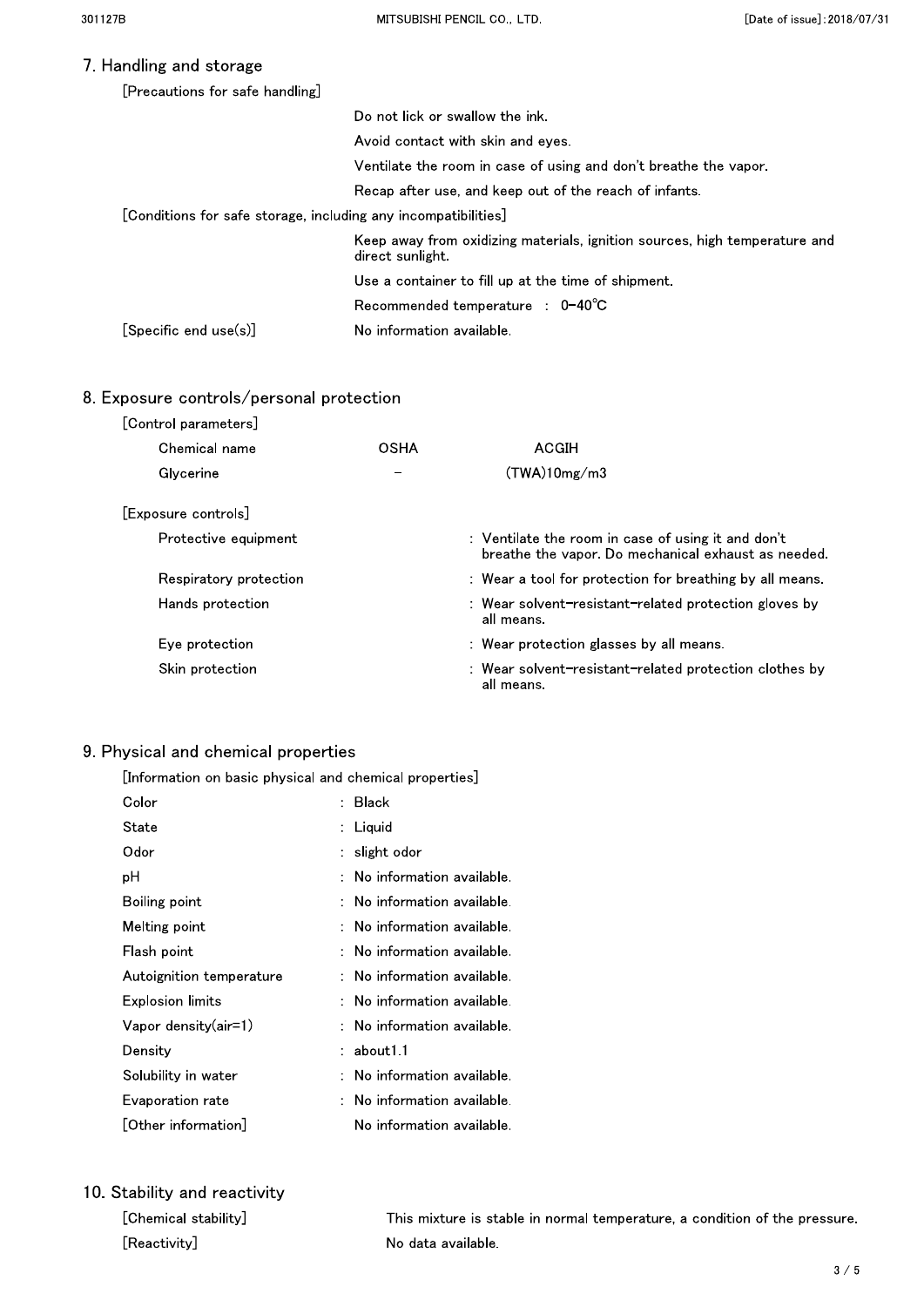MITSUBISHI PENCIL CO., LTD.

| [Conditions to avoid]<br>[Incompatible materials]<br>[Hazardous decomposition products]<br>[Possibility of hazardous reactions] | Avoid heat, flames, sparks and other sources of ignition.<br>Avoid direct sunlight and high temperature.<br>No information available.<br>No information available.<br>No information available. |
|---------------------------------------------------------------------------------------------------------------------------------|-------------------------------------------------------------------------------------------------------------------------------------------------------------------------------------------------|
| 11. Toxicological information                                                                                                   |                                                                                                                                                                                                 |
| [Information on toxicological effects]                                                                                          |                                                                                                                                                                                                 |
| Acute toxicity(oral)                                                                                                            |                                                                                                                                                                                                 |
| Not classified                                                                                                                  | : >5000 mg/kg (estimate value)                                                                                                                                                                  |
| Acute toxicity(skin)                                                                                                            |                                                                                                                                                                                                 |
| Classification not possible                                                                                                     | : No information available.                                                                                                                                                                     |
| Acute toxicity(inhalation:vapours)                                                                                              |                                                                                                                                                                                                 |
| Classification not possible                                                                                                     | $\therefore$ No information available.                                                                                                                                                          |
| Skin corrosion/irritation                                                                                                       |                                                                                                                                                                                                 |
| No information available.                                                                                                       |                                                                                                                                                                                                 |
| Serious eye damage/Eye Irritation                                                                                               |                                                                                                                                                                                                 |
| No information available.                                                                                                       |                                                                                                                                                                                                 |
| Respiratory sensitizer                                                                                                          |                                                                                                                                                                                                 |
| No information available.                                                                                                       |                                                                                                                                                                                                 |
| Skin sensitizer                                                                                                                 |                                                                                                                                                                                                 |
| No information available.                                                                                                       |                                                                                                                                                                                                 |
| Germ cell mutagenicity                                                                                                          |                                                                                                                                                                                                 |
| No information available.                                                                                                       |                                                                                                                                                                                                 |
| Carcinogenicity                                                                                                                 |                                                                                                                                                                                                 |
| No information available.                                                                                                       |                                                                                                                                                                                                 |
| Toxic to reproduction                                                                                                           |                                                                                                                                                                                                 |
| No information available.                                                                                                       |                                                                                                                                                                                                 |
| Specific target organ systemic toxicity(single exposure)                                                                        |                                                                                                                                                                                                 |
| No information available.                                                                                                       |                                                                                                                                                                                                 |
| Specific target organ systemic toxicity (repeated exposure)                                                                     |                                                                                                                                                                                                 |
| No information available.                                                                                                       |                                                                                                                                                                                                 |
| Aspiration hazard                                                                                                               |                                                                                                                                                                                                 |
| No information available.                                                                                                       |                                                                                                                                                                                                 |
| Hazard to the Aquatic Environment (Acute)                                                                                       |                                                                                                                                                                                                 |
| No information available.                                                                                                       |                                                                                                                                                                                                 |
| Hazard to the Aquatic Environment (Chronic)                                                                                     |                                                                                                                                                                                                 |
| No information available.                                                                                                       |                                                                                                                                                                                                 |